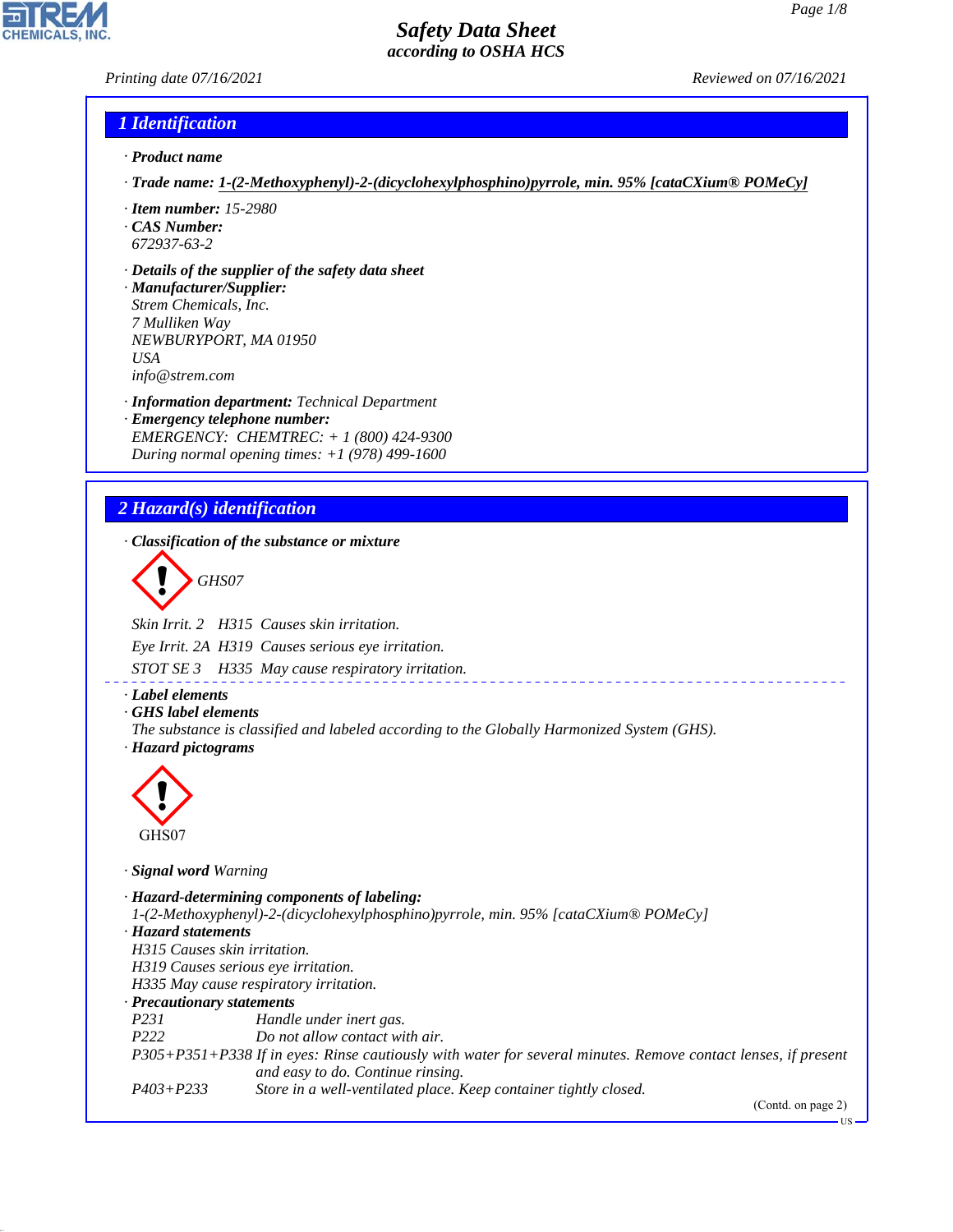*Printing date 07/16/2021 Reviewed on 07/16/2021*



#### *3 Composition/information on ingredients*

*· Chemical characterization: Substances*

*· CAS No. Description*

*672937-63-2 1-(2-Methoxyphenyl)-2-(dicyclohexylphosphino)pyrrole, min. 95% [cataCXium® POMeCy]*

## *4 First-aid measures*

*· Description of first aid measures*

*· After inhalation: In case of unconsciousness place patient stably in side position for transportation.*

- *· After skin contact: Immediately wash with water and soap and rinse thoroughly.*
- *· After eye contact:*

*Rinse opened eye for several minutes under running water. If symptoms persist, consult a doctor.*

- *· After swallowing: If symptoms persist consult doctor.*
- *· Information for doctor:*
- *· Most important symptoms and effects, both acute and delayed No further relevant information available.*
- *· Indication of any immediate medical attention and special treatment needed No further relevant information available.*

# *5 Fire-fighting measures*

- *· Extinguishing media*
- *· Suitable extinguishing agents: Use fire fighting measures that suit the environment.*
- *· Special hazards arising from the substance or mixture No further relevant information available.*
- *· Advice for firefighters*

44.1.1

*· Protective equipment: No special measures required.*

(Contd. on page 3)

US

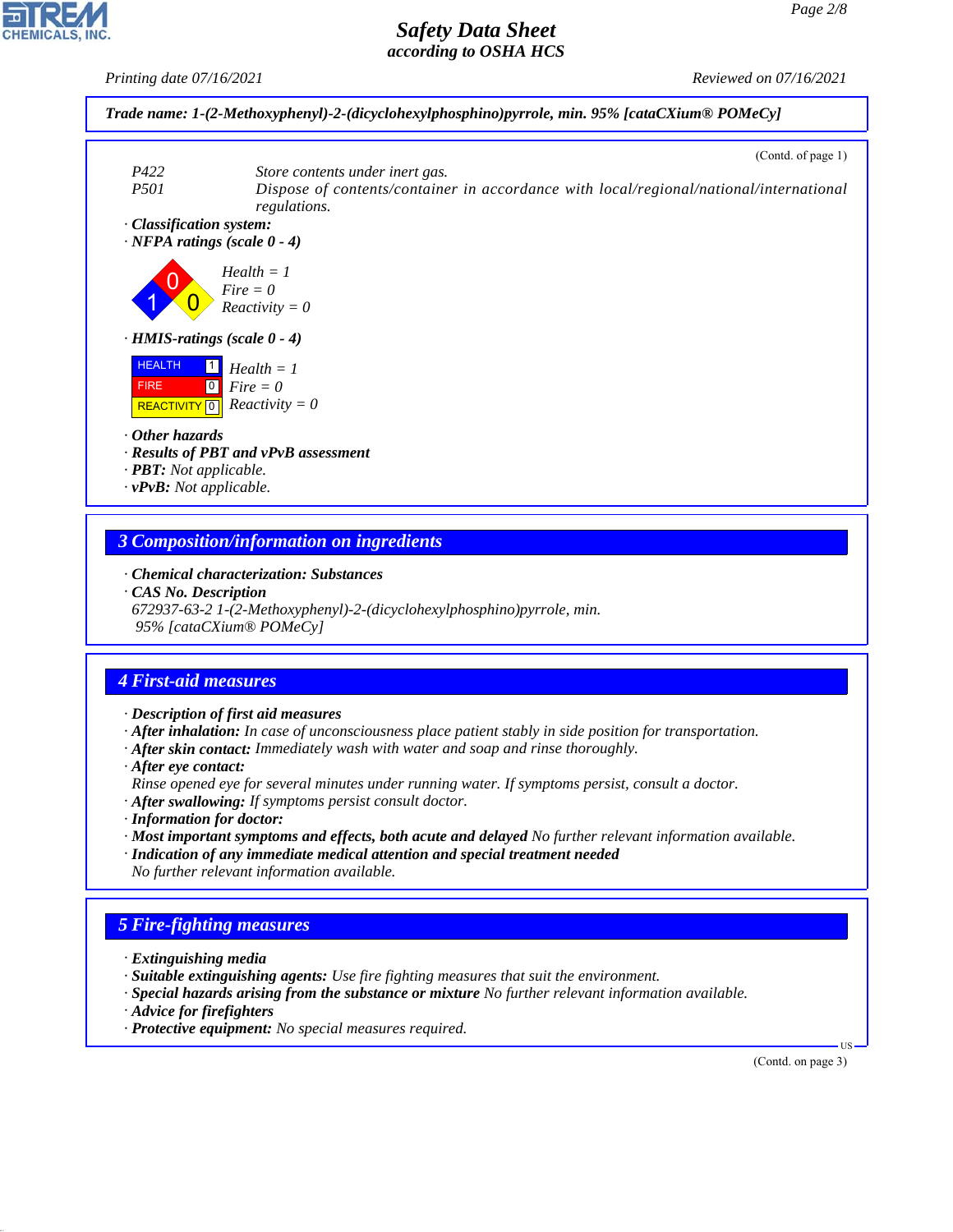*Printing date 07/16/2021 Reviewed on 07/16/2021*

*Trade name: 1-(2-Methoxyphenyl)-2-(dicyclohexylphosphino)pyrrole, min. 95% [cataCXium® POMeCy]*

(Contd. of page 2)

#### *6 Accidental release measures*

- *· Personal precautions, protective equipment and emergency procedures Not required.*
- *· Environmental precautions: No special measures required.*
- *· Methods and material for containment and cleaning up: Dispose contaminated material as waste according to item 13. Ensure adequate ventilation.*
- *· Reference to other sections See Section 7 for information on safe handling. See Section 8 for information on personal protection equipment. See Section 13 for disposal information.*
- *· Protective Action Criteria for Chemicals*

*· PAC-1:*

*Substance is not listed.*

*· PAC-2:*

*Substance is not listed.*

*· PAC-3:*

*Substance is not listed.*

### *7 Handling and storage*

*· Handling: Handle under inert gas.*

- *· Precautions for safe handling Open and handle receptacle with care.*
- *· Information about protection against explosions and fires: No special measures required.*
- *· Conditions for safe storage, including any incompatibilities*
- *· Storage: Store contents under inert gas.*
- *· Requirements to be met by storerooms and receptacles: No special requirements.*
- *· Information about storage in one common storage facility: Not required.*
- *· Further information about storage conditions: Keep receptacle tightly sealed.*
- *· Specific end use(s) No further relevant information available.*

#### *8 Exposure controls/personal protection*

- *· Additional information about design of technical systems: No further data; see item 7.*
- *· Control parameters*
- *· Components with limit values that require monitoring at the workplace: Not required.*
- *· Additional information: The lists that were valid during the creation were used as basis.*
- *· Exposure controls*

44.1.1

- *· Personal protective equipment:*
- *· General protective and hygienic measures: Keep away from foodstuffs, beverages and feed. Immediately remove all soiled and contaminated clothing. Wash hands before breaks and at the end of work. Avoid contact with the eyes and skin.*

*· Breathing equipment: A NIOSH approved respirator in accordance with 29 CFR 1910.134.*

(Contd. on page 4)

US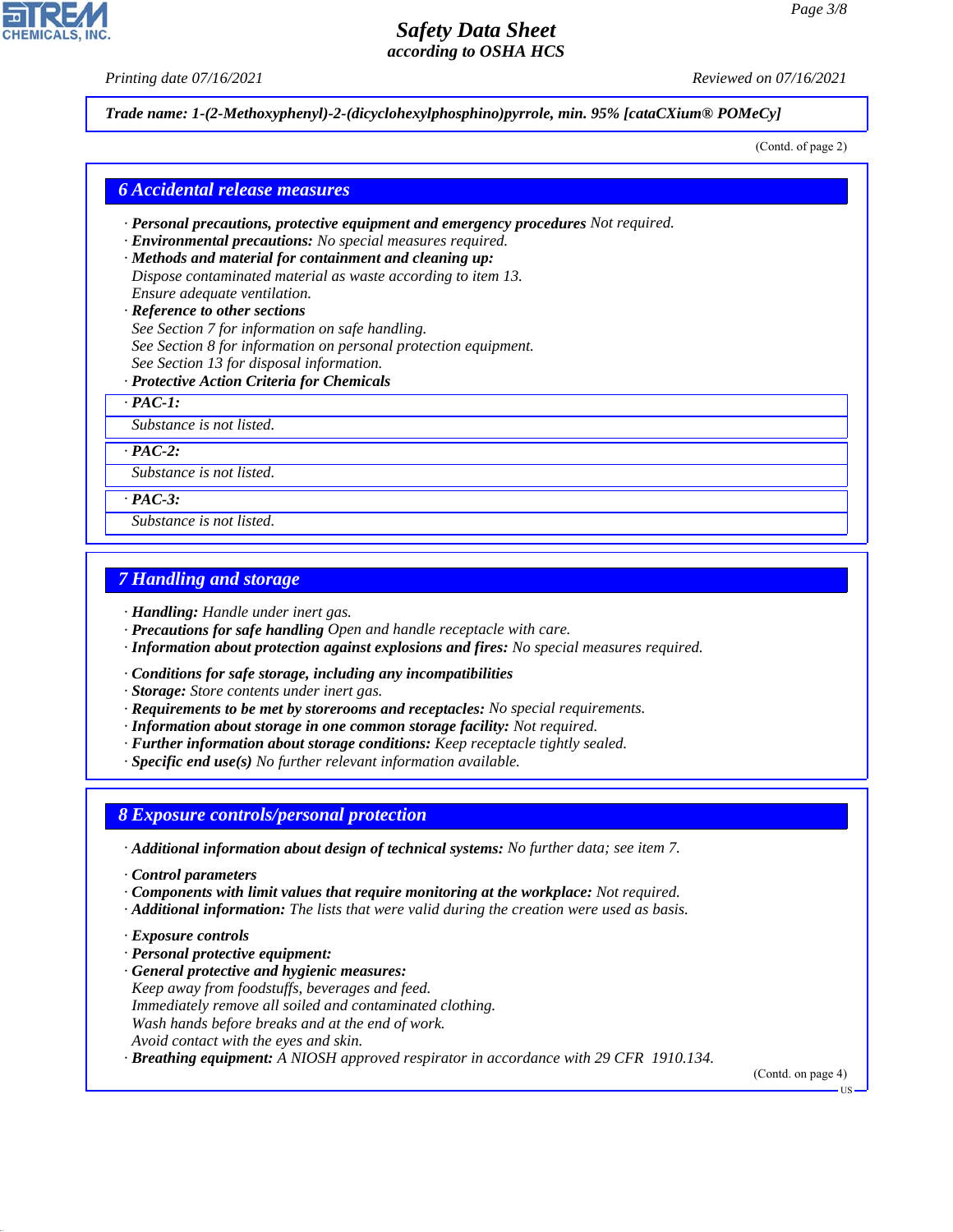(Contd. of page 3)

# *Safety Data Sheet according to OSHA HCS*

**CHEMICALS, INC** 

*Printing date 07/16/2021 Reviewed on 07/16/2021*

*Trade name: 1-(2-Methoxyphenyl)-2-(dicyclohexylphosphino)pyrrole, min. 95% [cataCXium® POMeCy]*

*· Protection of hands:*



\_S*Protective gloves*

*The glove material has to be impermeable and resistant to the product/ the substance/ the preparation. Due to missing tests no recommendation to the glove material can be given for the product/ the preparation/ the chemical mixture.*

*Selection of the glove material on consideration of the penetration times, rates of diffusion and the degradation*

*· Material of gloves*

*The selection of the suitable gloves does not only depend on the material, but also on further marks of quality and varies from manufacturer to manufacturer.*

*· Penetration time of glove material*

*The exact break through time has to be found out by the manufacturer of the protective gloves and has to be observed.*

*· Eye protection:*



44.1.1

\_R*Tightly sealed goggles*

| <b>9 Physical and chemical properties</b>                                                                    |                                               |  |
|--------------------------------------------------------------------------------------------------------------|-----------------------------------------------|--|
| · Information on basic physical and chemical properties<br><b>General Information</b><br>$\cdot$ Appearance: |                                               |  |
| Form:                                                                                                        | Powder                                        |  |
| Color:                                                                                                       | Light yellow                                  |  |
| $\cdot$ Odor:                                                                                                | undistinguishable                             |  |
| · Odor threshold:                                                                                            | Not determined.                               |  |
| $\cdot$ pH-value:                                                                                            | Not applicable.                               |  |
| Change in condition<br>Melting point/Melting range:<br><b>Boiling point/Boiling range:</b>                   | Undetermined.<br>Undetermined.                |  |
| $\cdot$ Flash point:                                                                                         | Not applicable.                               |  |
| · Flammability (solid, gaseous):                                                                             | Not determined.                               |  |
| · Ignition temperature:                                                                                      |                                               |  |
| <b>Decomposition temperature:</b>                                                                            | Not determined.                               |  |
| $\cdot$ Auto igniting:                                                                                       | Not determined.                               |  |
| · Danger of explosion:                                                                                       | Product does not present an explosion hazard. |  |
| · Explosion limits:                                                                                          |                                               |  |
| Lower:                                                                                                       | Not determined.                               |  |
| <b>Upper:</b>                                                                                                | Not determined.                               |  |
| · Vapor pressure:                                                                                            | Not applicable.                               |  |
| $\cdot$ Density:                                                                                             | Not determined.                               |  |
| · Relative density                                                                                           | Not determined.                               |  |

**IIS**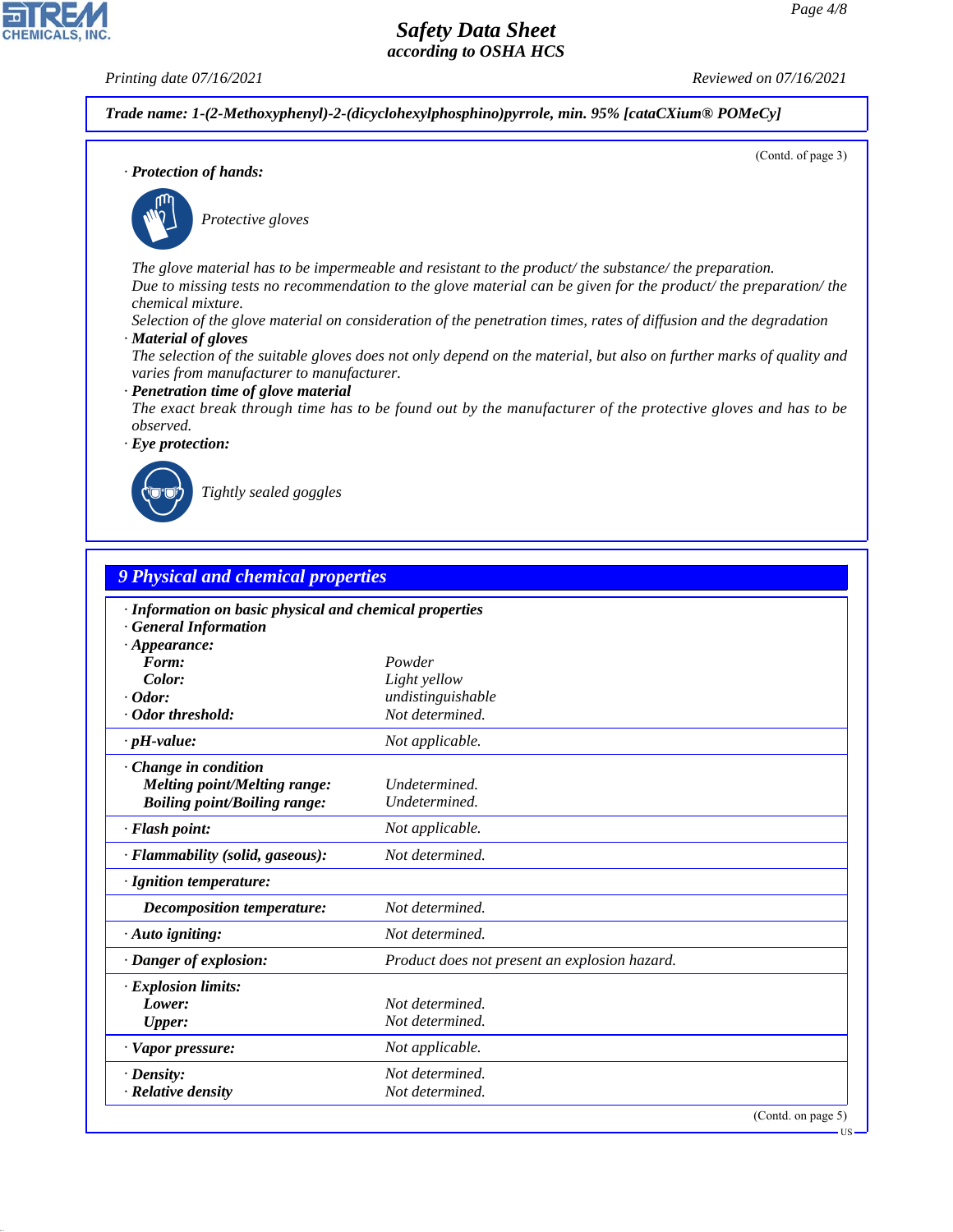*Printing date 07/16/2021 Reviewed on 07/16/2021*

#### *Trade name: 1-(2-Methoxyphenyl)-2-(dicyclohexylphosphino)pyrrole, min. 95% [cataCXium® POMeCy]*

|                                                            |                                            | (Contd. of page 4) |
|------------------------------------------------------------|--------------------------------------------|--------------------|
| · Vapor density                                            | Not applicable.                            |                    |
| $\cdot$ Evaporation rate                                   | Not applicable.                            |                    |
| · Solubility in / Miscibility with                         |                                            |                    |
| Water:                                                     | Insoluble.                                 |                    |
| · Partition coefficient (n-octanol/water): Not determined. |                                            |                    |
| $\cdot$ Viscosity:                                         |                                            |                    |
| Dynamic:                                                   | Not applicable.                            |                    |
| Kinematic:                                                 | Not applicable.                            |                    |
| · Solvent content:                                         |                                            |                    |
| Organic solvents:                                          | $0.0\%$                                    |                    |
| <b>VOC</b> content:                                        | 0.0 g/l / 0.00 lb/gl                       |                    |
| Solids content:                                            | $100.0\%$                                  |                    |
| $\cdot$ Other information                                  | No further relevant information available. |                    |

## *10 Stability and reactivity*

- *· Reactivity No further relevant information available.*
- *· Chemical stability*
- *· Thermal decomposition / conditions to be avoided: No decomposition if used according to specifications.*
- *· Possibility of hazardous reactions No dangerous reactions known.*
- *· Conditions to avoid No further relevant information available.*
- *· Incompatible materials: No further relevant information available.*
- *· Hazardous decomposition products: No dangerous decomposition products known.*

## *11 Toxicological information*

- *· Information on toxicological effects*
- *· Acute toxicity:*
- *· Primary irritant effect:*
- *· on the skin: Irritant to skin and mucous membranes.*
- *· on the eye: Irritating effect.*
- *· Sensitization: No sensitizing effects known.*
- *· Additional toxicological information:*

#### *· Carcinogenic categories*

*· IARC (International Agency for Research on Cancer)*

*Substance is not listed.*

#### *· NTP (National Toxicology Program)*

*Substance is not listed.*

#### *· OSHA-Ca (Occupational Safety & Health Administration)*

*Substance is not listed.*

### *12 Ecological information*

*· Toxicity*

44.1.1

*· Aquatic toxicity: No further relevant information available.*

*· Persistence and degradability No further relevant information available.*

(Contd. on page 6) US

*Page 5/8*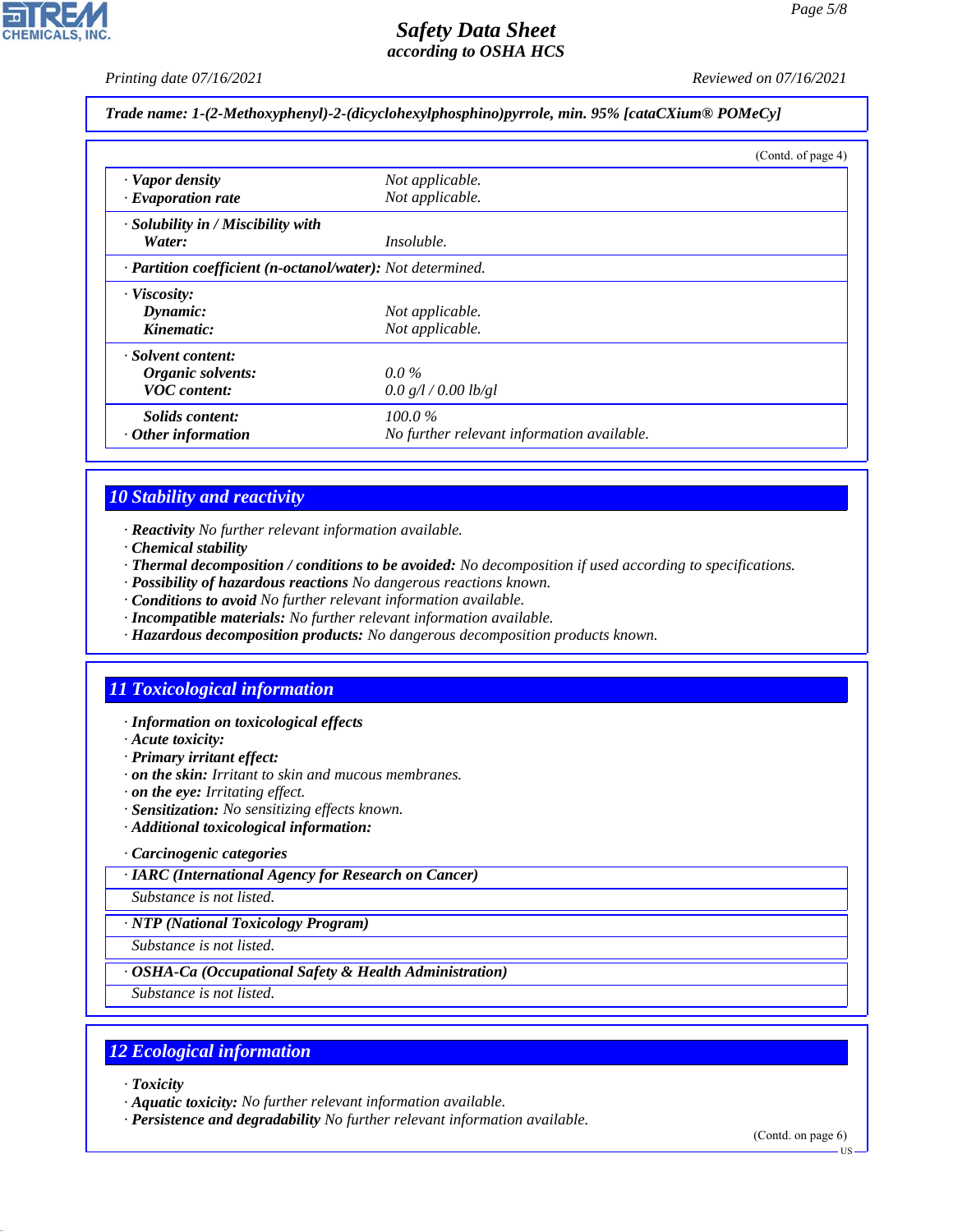**CHEMICALS, INC** 

*Printing date 07/16/2021 Reviewed on 07/16/2021*

(Contd. of page 5)

*Trade name: 1-(2-Methoxyphenyl)-2-(dicyclohexylphosphino)pyrrole, min. 95% [cataCXium® POMeCy]*

- *· Behavior in environmental systems:*
- *· Bioaccumulative potential No further relevant information available.*
- *· Mobility in soil No further relevant information available.*
- *· Additional ecological information:*
- *· General notes: Not known to be hazardous to water.*
- *· Results of PBT and vPvB assessment*
- *· PBT: Not applicable.*
- *· vPvB: Not applicable.*
- *· Other adverse effects No further relevant information available.*

### *13 Disposal considerations*

#### *· Waste treatment methods*

*· Recommendation:*

*Must not be disposed of together with household garbage. Do not allow product to reach sewage system.*

- *· Uncleaned packagings:*
- *· Recommendation: Disposal must be made according to official regulations.*

| <b>14 Transport information</b>                                                     |                 |
|-------------------------------------------------------------------------------------|-----------------|
| · UN-Number<br>· DOT, ADN, IMDG, IATA                                               | not regulated   |
| $\cdot$ UN proper shipping name<br>· DOT, ADN, IMDG, IATA                           | not regulated   |
| $\cdot$ Transport hazard class(es)                                                  |                 |
| · DOT, ADN, IMDG, IATA<br>· Class                                                   | not regulated   |
| · Packing group<br>· DOT, IMDG, IATA                                                | not regulated   |
| · Environmental hazards:<br>$\cdot$ Marine pollutant:                               | $N_{O}$         |
| · Special precautions for user                                                      | Not applicable. |
| · Transport in bulk according to Annex II of<br><b>MARPOL73/78 and the IBC Code</b> | Not applicable. |
| · UN "Model Regulation":                                                            | not regulated   |

## *15 Regulatory information*

- *· Safety, health and environmental regulations/legislation specific for the substance or mixture · Sara*
- *· Section 355 (extremely hazardous substances):*
- *Substance is not listed.*
- *· Section 313 (Specific toxic chemical listings):*
- *Substance is not listed.*

44.1.1

(Contd. on page 7)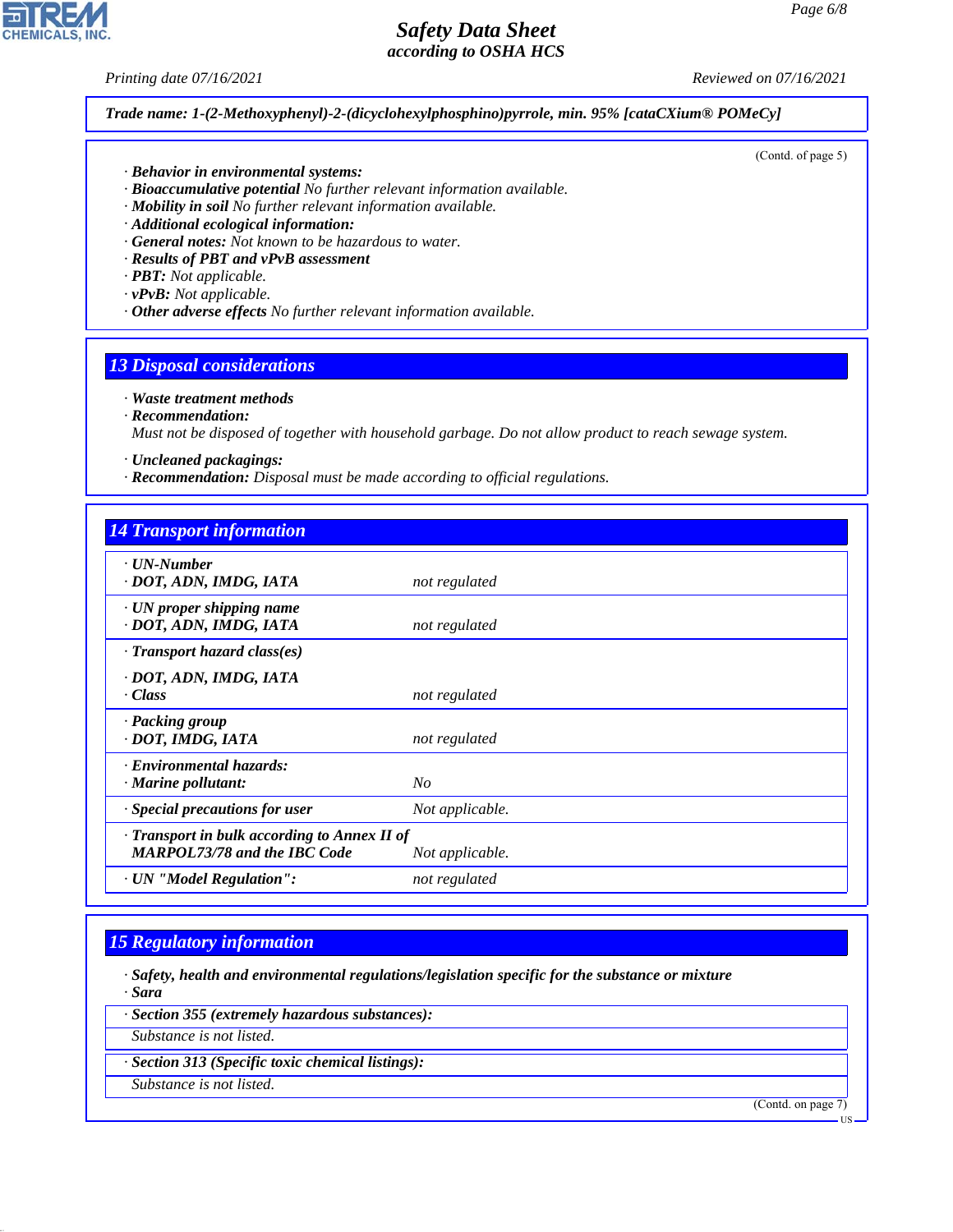*Printing date 07/16/2021 Reviewed on 07/16/2021*

*Trade name: 1-(2-Methoxyphenyl)-2-(dicyclohexylphosphino)pyrrole, min. 95% [cataCXium® POMeCy]*

|                                                                       | · TSCA (Toxic Substances Control Act):                                                                                                                                            |
|-----------------------------------------------------------------------|-----------------------------------------------------------------------------------------------------------------------------------------------------------------------------------|
| Substance is not listed.                                              |                                                                                                                                                                                   |
|                                                                       |                                                                                                                                                                                   |
| · Proposition 65                                                      |                                                                                                                                                                                   |
|                                                                       | Chemicals known to cause cancer:                                                                                                                                                  |
| Substance is not listed.                                              |                                                                                                                                                                                   |
|                                                                       | · Chemicals known to cause reproductive toxicity for females:                                                                                                                     |
| Substance is not listed.                                              |                                                                                                                                                                                   |
|                                                                       | Chemicals known to cause reproductive toxicity for males:                                                                                                                         |
| Substance is not listed.                                              |                                                                                                                                                                                   |
|                                                                       | Chemicals known to cause developmental toxicity:                                                                                                                                  |
| Substance is not listed.                                              |                                                                                                                                                                                   |
|                                                                       |                                                                                                                                                                                   |
| · Carcinogenic categories                                             |                                                                                                                                                                                   |
|                                                                       | · EPA (Environmental Protection Agency)                                                                                                                                           |
| Substance is not listed.                                              |                                                                                                                                                                                   |
|                                                                       | $\cdot$ TLV (Threshold Limit Value established by ACGIH)                                                                                                                          |
| Substance is not listed.                                              |                                                                                                                                                                                   |
|                                                                       | · NIOSH-Ca (National Institute for Occupational Safety and Health)                                                                                                                |
|                                                                       |                                                                                                                                                                                   |
| Substance is not listed.<br>GHS label elements<br>· Hazard pictograms | The substance is classified and labeled according to the Globally Harmonized System (GHS).                                                                                        |
|                                                                       |                                                                                                                                                                                   |
| GHS07                                                                 |                                                                                                                                                                                   |
| · Signal word Warning                                                 |                                                                                                                                                                                   |
|                                                                       | · Hazard-determining components of labeling:                                                                                                                                      |
|                                                                       | 1-(2-Methoxyphenyl)-2-(dicyclohexylphosphino)pyrrole, min. 95% [cataCXium® POMeCy]                                                                                                |
| H315 Causes skin irritation.                                          |                                                                                                                                                                                   |
|                                                                       | H319 Causes serious eye irritation.                                                                                                                                               |
|                                                                       | H335 May cause respiratory irritation.                                                                                                                                            |
| · Precautionary statements                                            |                                                                                                                                                                                   |
| <i>P231</i>                                                           | Handle under inert gas.                                                                                                                                                           |
| P222                                                                  | Do not allow contact with air.                                                                                                                                                    |
|                                                                       | and easy to do. Continue rinsing.                                                                                                                                                 |
| · Hazard statements<br>$P403 + P233$                                  | P305+P351+P338 If in eyes: Rinse cautiously with water for several minutes. Remove contact lenses, if present<br>Store in a well-ventilated place. Keep container tightly closed. |
| P422                                                                  | Store contents under inert gas.                                                                                                                                                   |
| P501                                                                  | Dispose of contents/container in accordance with local/regional/national/international                                                                                            |
|                                                                       | regulations.<br>· Chemical safety assessment: A Chemical Safety Assessment has not been carried out.                                                                              |



44.1.1